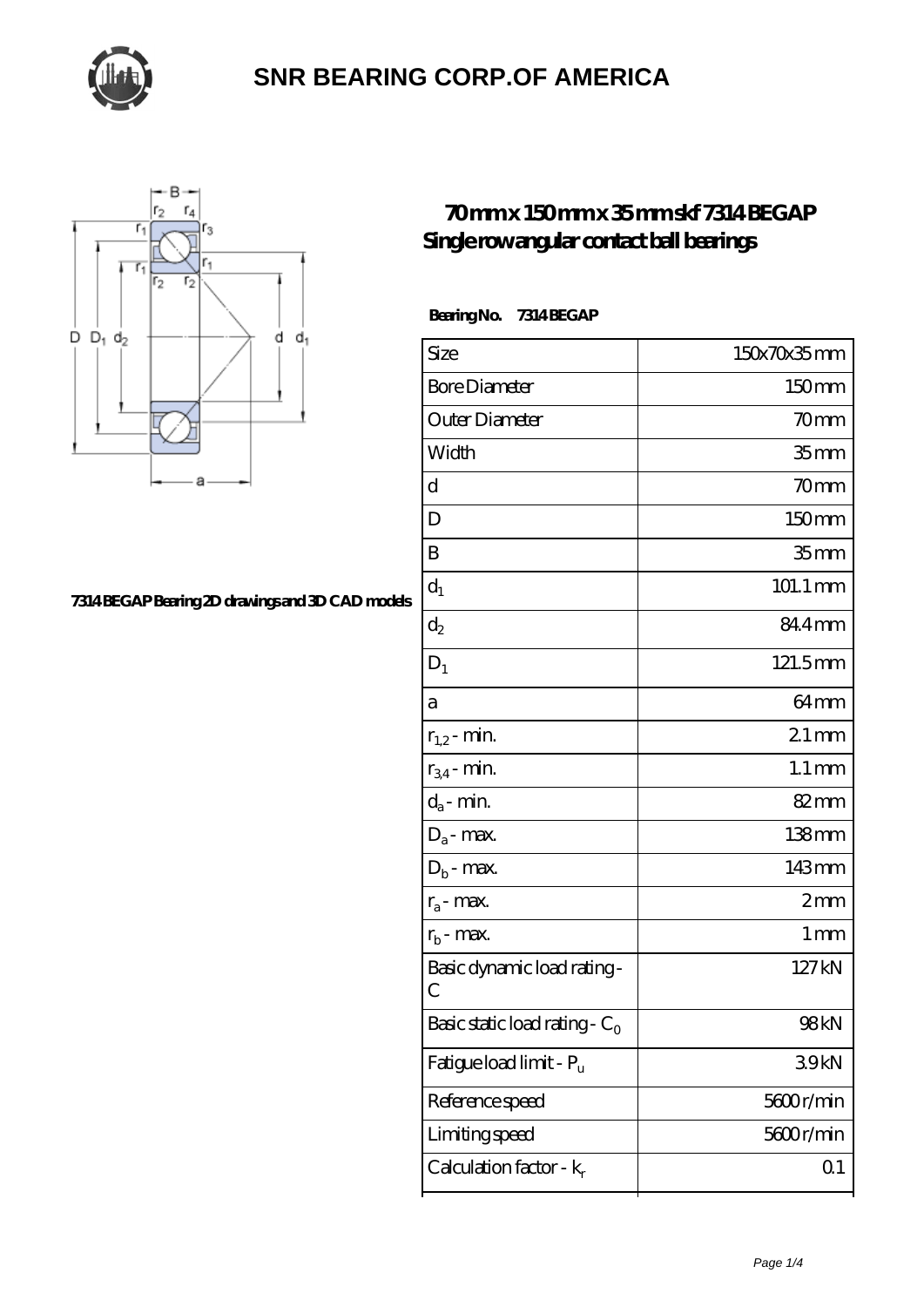

| Calculation factor - ka            | 1.6                              |
|------------------------------------|----------------------------------|
| Calculation factor - e             | 1.14                             |
| Calculation factor - X             | 0.57                             |
| Calculation factor - $Y_0$         | 0.52                             |
| Calculation factor - $Y_1$         | 0.55                             |
| Calculation factor - $Y_2$         | 093                              |
| Calculation factor - X             | 035                              |
| Calculation factor - $Y_0$         | 026                              |
| Calculation factor - $Y_1$         |                                  |
| Calculation factor - $Y_2$         | 0.57                             |
| Category                           | Angular Contact Ball<br>Bearings |
| Inventory                          | 0 <sub>0</sub>                   |
| Manufacturer Name                  | <b>SKF</b>                       |
| Minimum Buy Quantity               | N/A                              |
| Weight / Kilogram                  | 255                              |
| Product Group                      | <b>BOO308</b>                    |
| Enclosure                          | Open                             |
| Flush Ground                       | Yes                              |
| Rolling Element                    | <b>Ball Bearing</b>              |
| Number of Rows of Balls            | Single Row                       |
| Precision Class                    | ABEC 3   ISO P6                  |
| Maximum Capacity / Filling<br>Slot | No                               |
| Snap Ring                          | No                               |
| Cage Material                      | Polymer                          |
| Contact Angle                      | 40Degree                         |
| Internal Clearance                 | CO-Medium                        |
| Number of Bearings                 | 1 (Single)                       |
| Preload                            | Light                            |
| Mounting Arrangement               | Universal                        |
| Inch - Metric                      | Metric                           |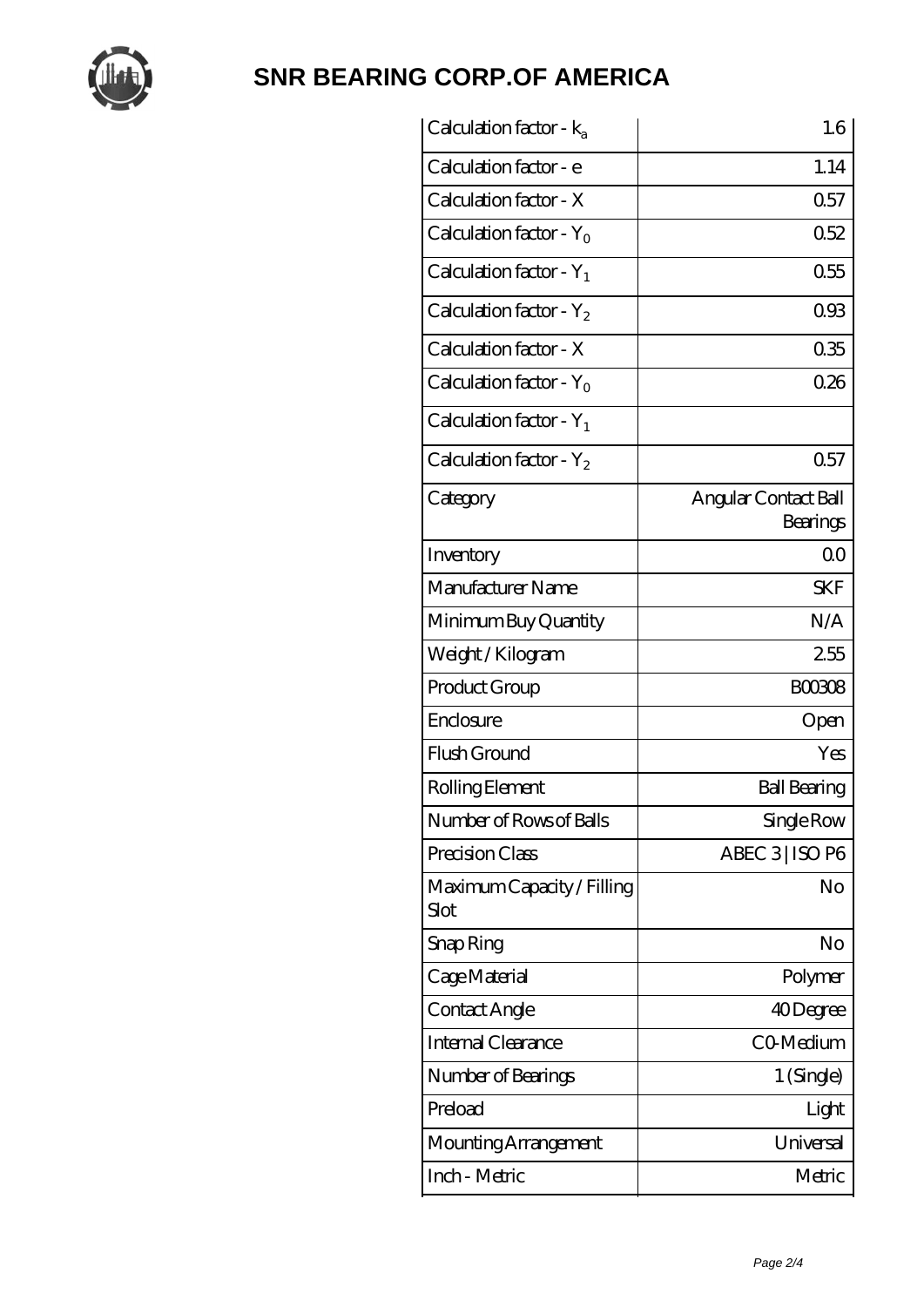

| Long Description<br>Category     | 70MM Bore; 150MM<br>Outside Diameter; 35MM<br>Width; Open; Yes Flush<br>Ground; Ball Bearing, Single<br>Row of Balls, ABEC 3   ISO<br>PG No Filling Slot; No Snap<br>Ring<br>Angular Contact Ball |
|----------------------------------|---------------------------------------------------------------------------------------------------------------------------------------------------------------------------------------------------|
|                                  | Bearing                                                                                                                                                                                           |
| <b>UNSPSC</b>                    | 31171531                                                                                                                                                                                          |
| Harmonized Tariff Code           | 8482105028                                                                                                                                                                                        |
| Noun                             | Bearing                                                                                                                                                                                           |
| <b>Keyword String</b>            | Angular Contact                                                                                                                                                                                   |
| Manufacturer URL                 | http://www.skf.com                                                                                                                                                                                |
| Manufacturer Item Number         | 7314 BEG AP                                                                                                                                                                                       |
| Weight/LBS                       | 5613                                                                                                                                                                                              |
| Outside Diameter                 | 5906Inch   150Millimeter                                                                                                                                                                          |
| Bore                             | 2756Inch   70Millimeter                                                                                                                                                                           |
| Width                            | 1.378Inch   35 Millimeter                                                                                                                                                                         |
| bore diameter:                   | 70mm                                                                                                                                                                                              |
| radial static load capacity:     | 98kN                                                                                                                                                                                              |
| outside diameter:                | 150mm                                                                                                                                                                                             |
| cage material:                   | Nylon                                                                                                                                                                                             |
| overall width:                   | 35 <sub>mm</sub>                                                                                                                                                                                  |
| outer ring width:                | 35 <sub>mm</sub>                                                                                                                                                                                  |
| contact angle:                   | $40^{\circ}$                                                                                                                                                                                      |
| maximum rpm:                     | 5600RPM                                                                                                                                                                                           |
| rowtype & fill slot:             | Single-RowNon-Fill Slot                                                                                                                                                                           |
| finish/coating                   | Uncoated                                                                                                                                                                                          |
| internal clearance:              | CO                                                                                                                                                                                                |
| precision rating                 | ABEC $3$ (ISO Class 6)                                                                                                                                                                            |
| closure type:                    | Open                                                                                                                                                                                              |
| fillet radius                    | $2 \text{mm}$                                                                                                                                                                                     |
| radial dynamic load<br>capacity: | 127kN                                                                                                                                                                                             |